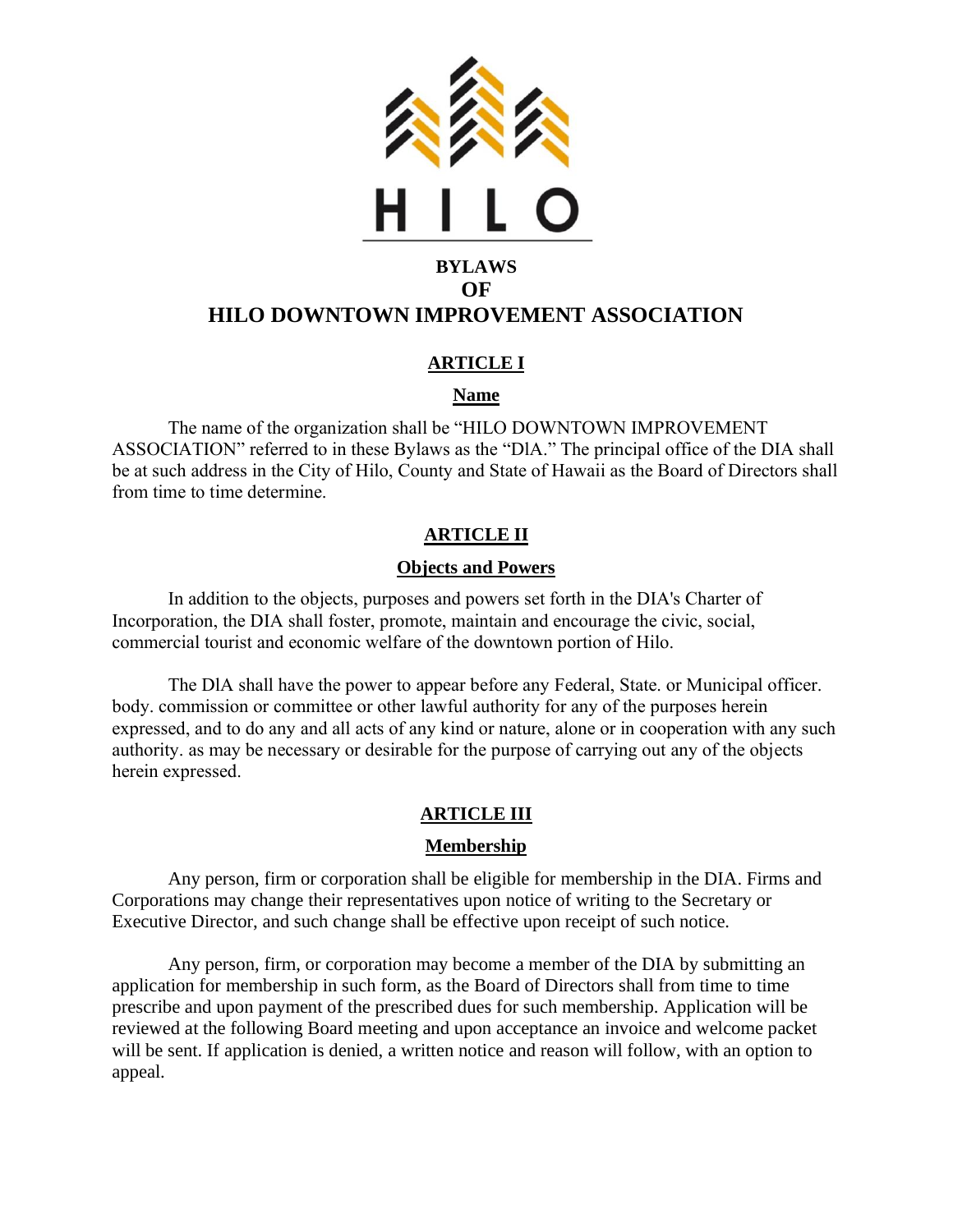Individual membership is granted, without dues, to each Director serving on the DIA board for the duration of their service.

Any member may resign his or her membership by filling a written resignation with the Secretary or Executive Director. Such resignation shall not relieve any member of liability for dues accrued and unpaid at the time of such resignation was filed.

Any member whose dues remain unpaid (15) fifteen days after the annual renewal date, on which they are payable, shall be dropped from membership, provided that prior notice of dues payable has been sent to the member.

The Board of Directors may deny or cancel the membership of any member whose conduct is deemed prejudicial to the objects. welfare or character of the association, provided notice of such alleged prejudicial conduct shall first be mailed to such member at least ten (10) days prior to the meeting of the Board of Directors at which such conduct will be considered. The notice shall give the time and place of the meeting of the Board of Directors and the conduct alleged to be prejudicial. At such meeting the accused member may appear in person or be represented by a duly authorized representative and with such witnesses as the member shall be heard by the Board of Directors. Any member whose membership is cancelled by the action of the Board of Directors shall be repaid the pro-ration of his annual dues from the date of the cancellation to the end of the current fiscal year.

## **ARTICLE IV**

#### **Fiscal Year, Dues and Assessments**

The Board of Directors may at its discretion fix and change from time to time the fiscal year for the general purposes of the DIA and may also fix and change from time to time any fiscal year for the purposes of duration of membership including membership categories and amounts for the payment of dues.

#### **ARTICLE V**

## **Meetings of Members**

The annual meeting of the members shall be on a date set by the Board of Directors. The date shall be within 30 days prior to the close of the fiscal year. The place of such meetings shall be in Hilo, Hawaii at such time and place as shall be determined by the Board of Directors. Notice of the time and place of such annual membership meeting shall be sent by the Secretary or Executive Director by mail or otherwise at least one week prior to the date thereof.

At such annual meetings, the order of business shall be conducting of any old or new business placed on the agenda by the Board of Directors. Triennially, every third year, the order of business will include electing new Directors. Special meetings of the members may be called as designated by the Board of Directors or not less than one-half of the members. Notice of the time and place of such meetings shall be sent by the Secretary or Executive Director, by mail or otherwise to each member at least one week prior to the date thereof. At such special meetings,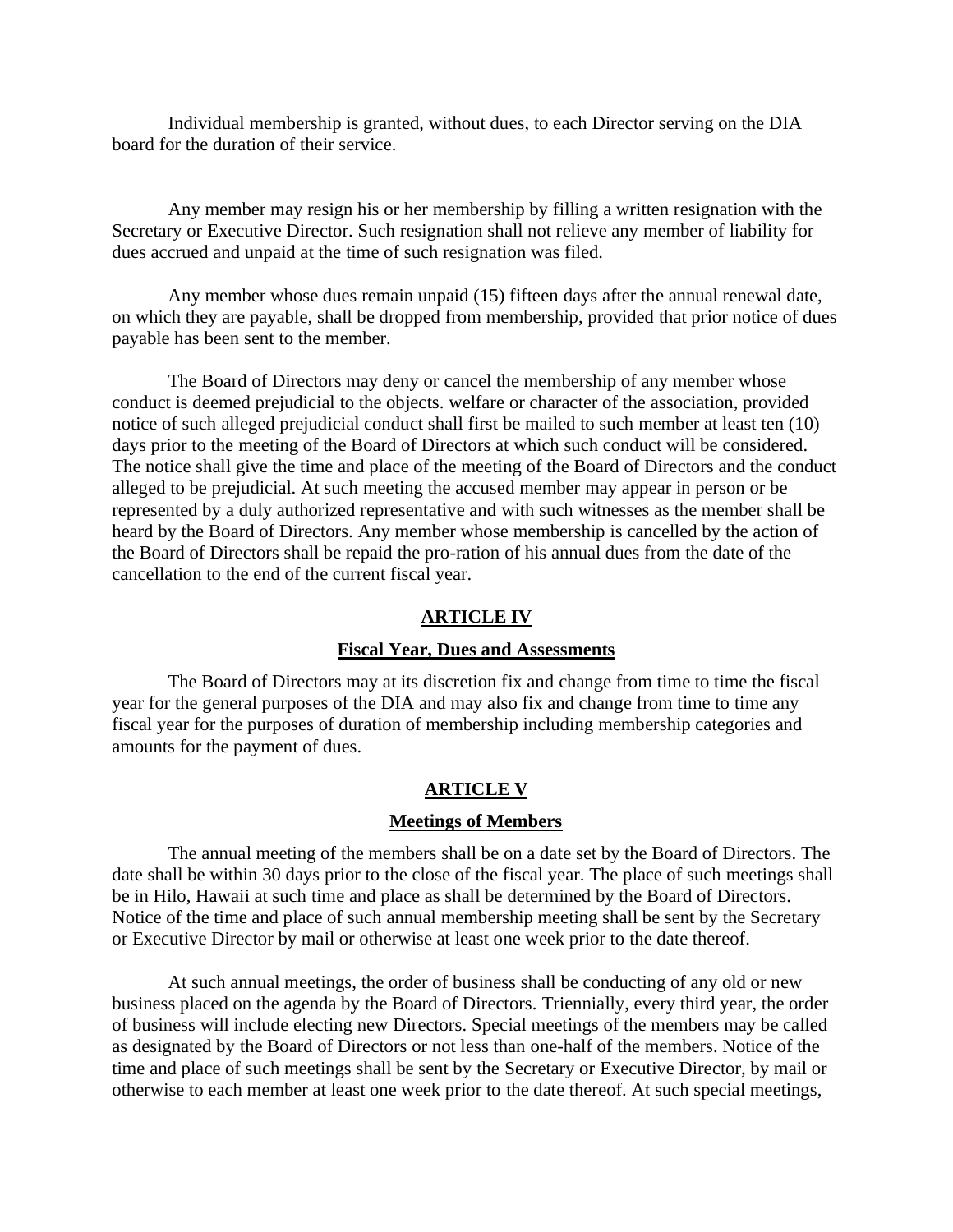only such business as the meeting is called to consider shall be acted on. At all membership meetings, one tenth (1/10) of the member shall constitute a quorum for the transaction of business and shall be governed by the "Robert's Rules of Order."

#### **ARTICLE VI**

#### **Directors**

The government of the DIA shall be vested in a Board of Directors composed of a number not less than six (6) nor more than twelve (12) persons who shall be members of the DIA. The term of office of each Director shall be minimum three (3) years. The Board of Directors shall meet monthly.

The Directors shall be elected by the members of the DIA triennially at the annual membership meeting. Sixty (60) days prior to the annual membership meeting, the current Directors and Members will be invited to submit nominations for new Directors. Nominees must be active members, in good standing with a history of actively serving on committees and with a general understanding of board procedures. After a fifteen (15) day submission period, the nominations will be compiled. The President shall appoint a Nominating Committee of not fewer than three (3) or more than five (5) members. A majority of the Nominating Committee shall be a quorum. The Nominating Committee shall meet, review all nominations and submit to the President, at least thirty (30) days before the annual membership meeting, a list of the nominees for Directors to be voted on at such annual meeting. The President will send the list out to the current Directors and Members at least thirty (30) days prior to the annual membership meeting, to provide ample time for due diligence to cast an educated vote.

Each member, with at least one full, fiscal year of membership and in good standing, will be eligible to make nominations and vote.

The Board of Directors shall meet immediately after the annual meeting to organize and elect the officers of the DIA.

Each member of the Board of Directors shall be eligible to vote. All questions before the Board of Directors shall be decided by the majority vote of those Directors present at any meeting of the Board at which a quorum of Directors is present. Any vacancy on the Board created by a departing Director may be filled by the Board of Directors at any regular or special meeting thereof. A Director so elected by the Board shall serve the un-expired term of the vacancy.

Each term of office shall be three years and is eligible for re-election. The President term is either re-elected or transitions into a one (1) year Past-President term position and will act as an advisor to the incoming President.

The President and any three (3) Directors may call a special meeting of the Board of Directors at any time. Notice of the time and place and purpose of such special meeting shall be sent by the Secretary or Executive Director, by mail or otherwise, to each Director at least one day prior to the date thereof.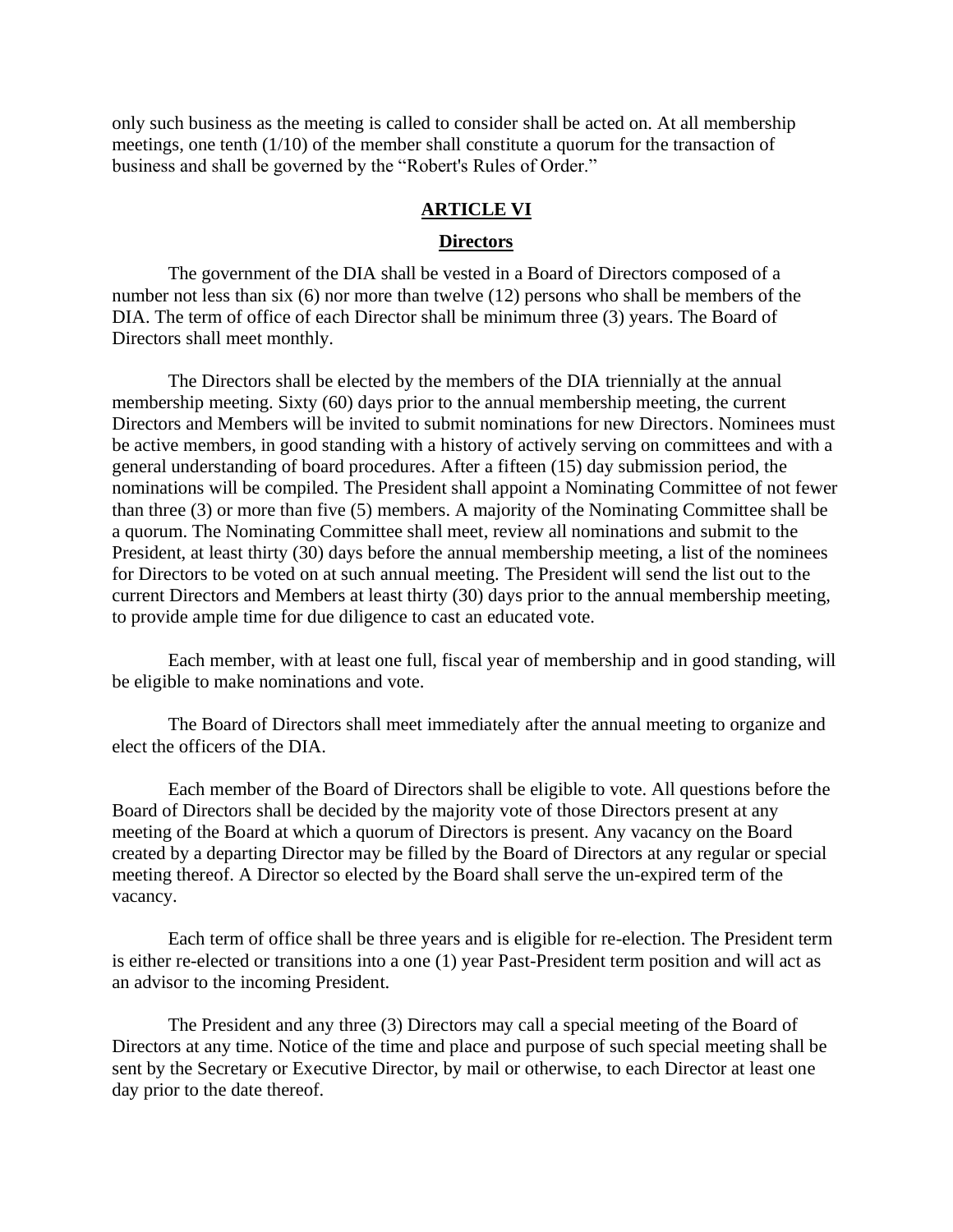At any regular or special meetings of the Board of Directors., one-half (1/2) plus one (1) of the total number of Directors present shall constitute a quorum for the transaction of business. The Board of Directors shall set the compensation of the salaried staff and determine the fringe benefits applicable.

No Director shall receive any compensation for any duties performed as such Director, unless the Board of Directors specifically votes a salary or compensation for the Director.

Each Director has the duty to attend all meetings of the Board of Directors. A Director unable to attend a meeting of the Board shall notify by telephone the Secretary or Executive Director or such person designated for such purpose, whatever the case may be, at least 48 hours prior to the start of the meeting at which the Director will not be present.

The Board of Directors may hold closed session meetings at which persons may attend by invitation only, whenever the majority of the Board determines that such meetings should be held only to protect the trade secrets, or marketing, or financial, or personnel and other confidential information regarding the DIA or any affiliated business.

Any Director may resign at any time by delivering a written resignation to the President, Secretary, Executive Director or the Board of Directors. Any Director who misses more than three meetings during the year, without providing an excuse satisfactory to the Board, shall be deemed to have resigned.

**As provided in Article XIV below**, every Director or former Director of the DIA shall be indemnified against expenses incurred in the connection with the defense of any action, suit or proceeding civil or criminal in which the Director is party by reason of being or having been a Director.

The rules of order. which shall govern the meetings of the Board of Directors. shall be those in the last: edition of "Robert's Rules of Order".

## **ARTICLE VII**

#### **Officers**

The officers of the DIA shall be a President, Vice-President, Treasurer, and a Secretary.

The President shall be the chief executive officer of the DlA and shall have the general authorities and duties usually vested in the chief executive officer of a corporation. They shall preside at all meetings of the members and of the Board of Directors. Except as otherwise provided by these Bylaws, the President shall determine all standing committees as well as any other committees they may deem necessary. They shall submit a complete report of the activities and business of the DIA for the preceding fiscal year at the annual membership meeting. They shall report to the Board of Directors at their meetings on all matters within his knowledge, which the interests of the DIA may require to be brought to their notice.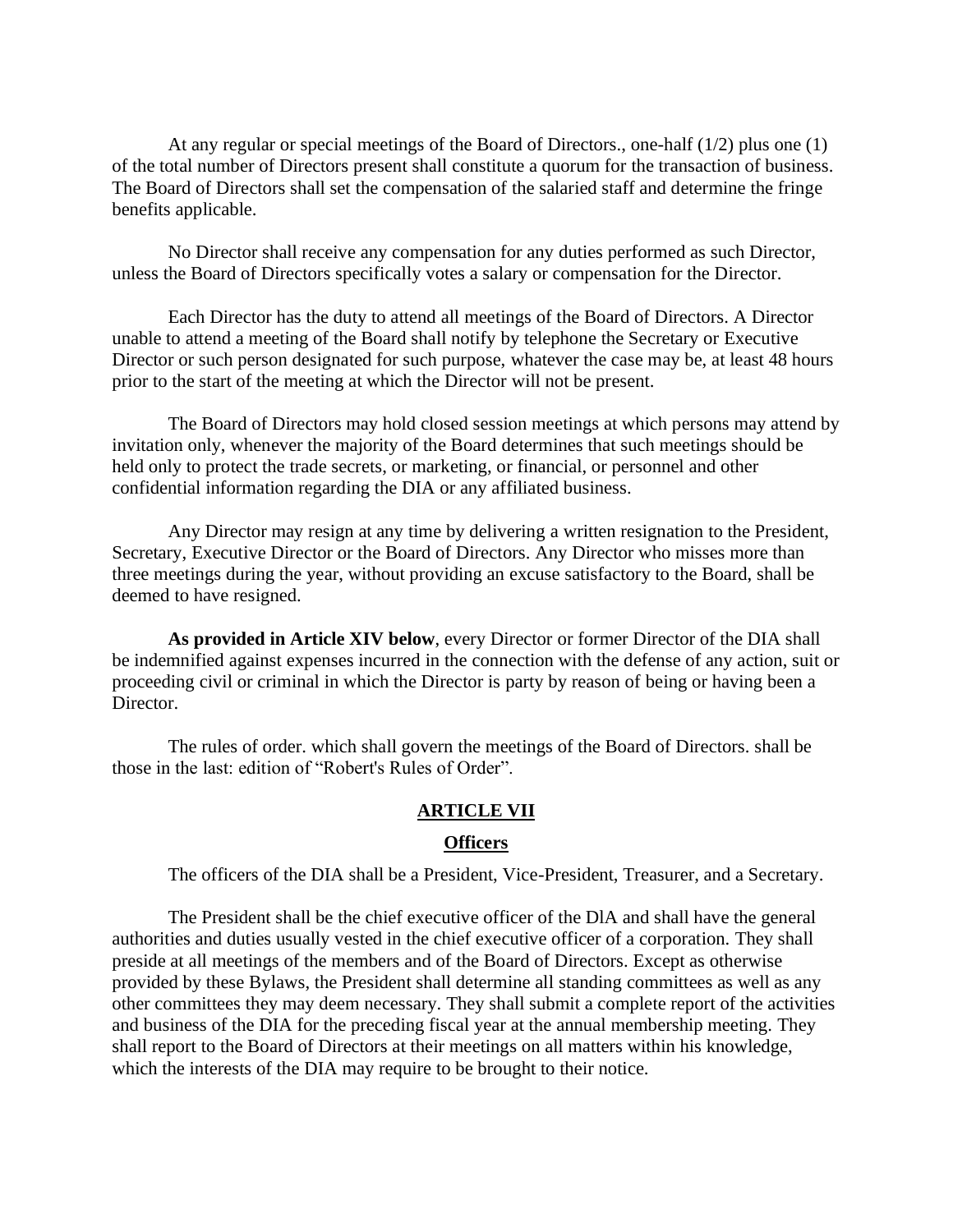The Vice-President shall perform the duties and have the powers of the Presidency during the absence or disability of the President. That person shall perform such other duties and have such other powers, as the Board of Directors shall designate. If both the President and Vice President are absent, then the Secretary will act as Chairperson pro tem. If all three are absent, the meeting will be postponed to a later date.

The Secretary shall have the general powers and duties usually vested in the office of the Secretary of a corporation. That person shall attend to the giving and serving of all notices required by these Bylaws.

The Treasurer shall perform the duties and have the power usually vested in a treasurer of a corporation to expend the DIA's fund for good and useful purpose as so authorized, make a complete accounting of funds collected and expenditures. That person shall render to the association at its annual membership meeting a complete financial report for the fiscal year immediately preceding, and shall monthly render to the Board of Directors such financial reports as they may direct.

No officer shall receive any compensation for any duties performed as such Officer, unless the Board of Directors specifically votes a salary or compensation for the Officer.

Any Officer may resign at any time by delivering a written resignation to the President, Secretary, Executive Director or the Board of Directors.

#### **ARTICLE VIII**

## **Order of DIA Business**

 The order of business of any regular or special meetings of the Member or the Board shall be:

a. Call to Order.

b. At Board Meetings a Roll Call of Present, Excused, Absent, Guests.

c. Reading and approval of any unapproved Minutes.

d. Reports of Officers. Committees.

e. Approval of Treasurer's Report and Statements.

f. Unfinished Business.

g. New Business.

h. Remarks for the good of the cause.

i. Adjournment.

#### **ARTICLE IX**

#### **Committees**

The DIA Board of Directors, by Resolution adopted by the majority of the Directors in office, may designate Committees and their Chairperson as deemed necessary. Each Committee so designated shall consist of one or more members of the Board who shall carry such powers as designated by the Board of Directors. Both DIA members and nonmembers may participate on the designated Committees or their Sub-Committees but nonmembers may not vote on motions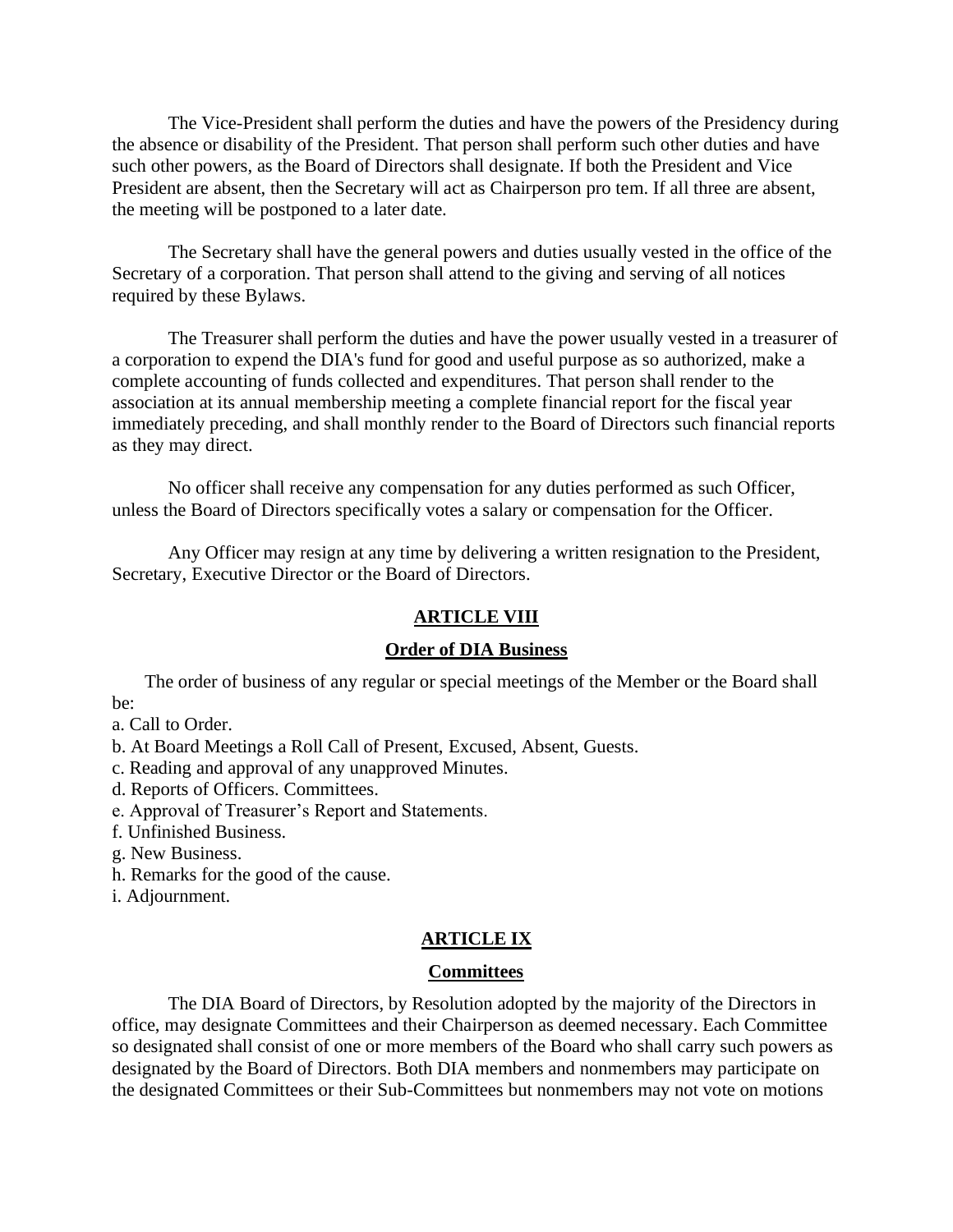before the Committee.

The designated Committees may make its own rules for its government not inconsistent with these Bylaws or any resolutions of policies adopted by the Board of Directors. The designated Committees shall report to the Board of Directors providing Committee Reports or Minutes as requested by the Board.

## **ARTICLE X**

#### **Financial**

Notwithstanding Article XI, Limits of Authority, the following financial provisions apply. The Board may authorize any officer or officers, agent or agents of the DIA to enter into any contract or execute and deliver any instrument in the name of and on behalf of the DIA, and such authority may be general or confined to a specific instance.

The President is authorized to execute the activities of the DIA. They are authorized to sign all documents, checks, applications and contracts required by the DIA for financial support, purchase of services, and other requirements necessary for the DIA.

All checks, drafts, or orders for the payment of money, notes, or other evidence of indebtedness issued in the name of the DIA shall be signed by the officer or officers, agent or agents of the DIA and in a manner as shall from time to time be determined by resolution of the Board. In the absence or determination by the Board, these instruments shall be signed by the Treasurer and countersigned by the President of the DIA. No person shall be both beneficiary and the signatory for the same check or document.

All checks issued in the name of DIA shall be signed by both the President and one additional officer.

All funds of the DIA shall be deposited in an expeditious manner to the credit of the DIA in such banks or other depositories as the Board may elect.

The Board may accept on behalf of the DIA any contribution, gift, bequest, or device for the general purpose of the DIA.

Upon approval of the Annual Budget by the Board of Directors, disbursements or indebtedness may be made for items specifically provided for in the budget without additional approval of the Board of Directors as long as the amount to be disbursed or debt incurred does not exceed that amount budgeted for the item.

No Officer, employee, or Committee shall have the power to incur financial obligations, nor incur any indebtedness or bind the DlA by any action or commit it to any course of action or to speak for the DIA without prior authorization of the Board of Directors.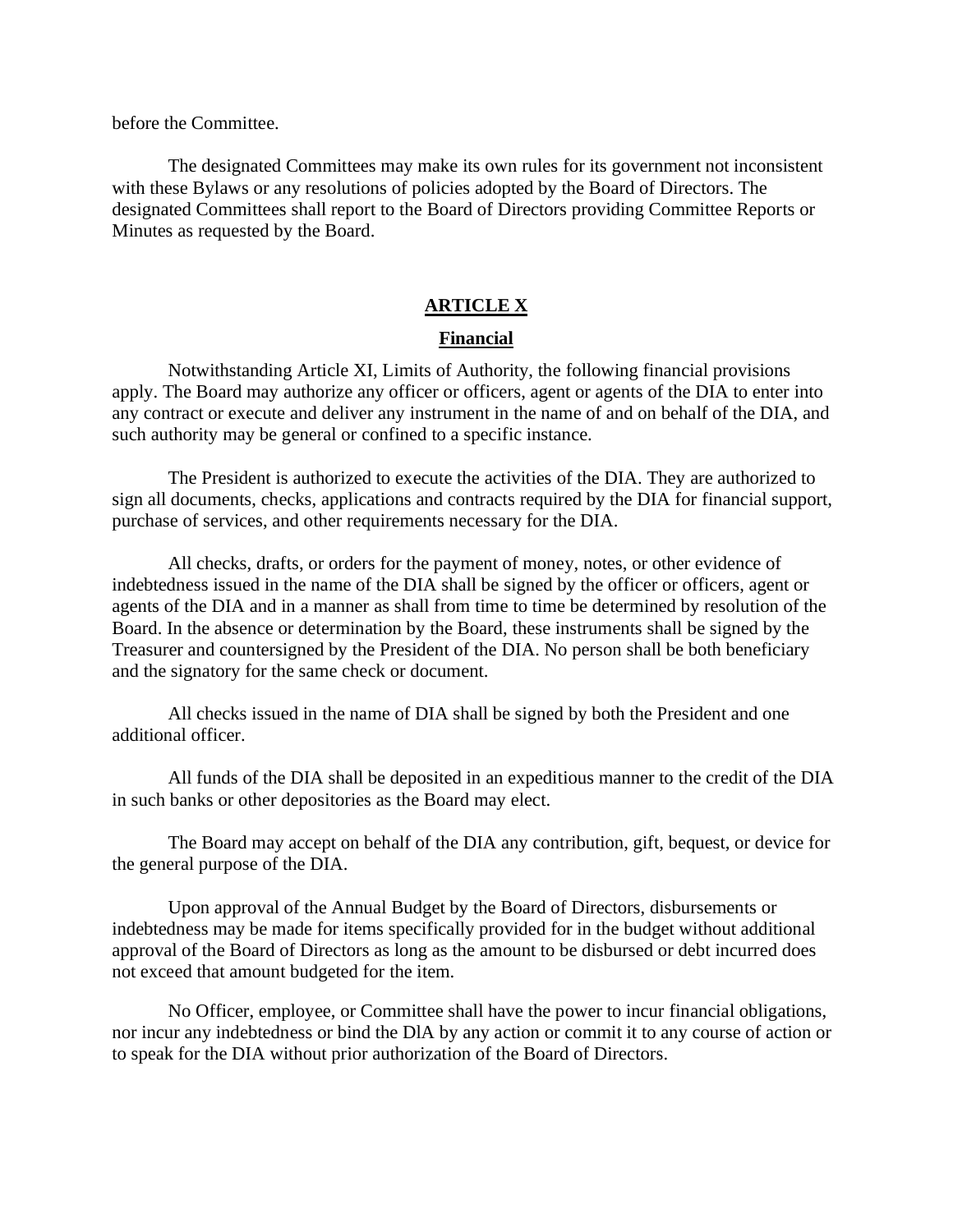The Board of Directors may authorize any officer or officers, agents or agents of the DIA to enter into any contract or execute or deliver any instrument in the name of and on behalf of the DIA.

## **ARTICLE XI**

#### **Limitation of Authority**

No one may speak or act for the DIA without prior authorization of the Board of Directors.

## **ARTICLE XII**

#### **Books and Records**

The DIA shall keep correct and complete books and records of account and shall keep minutes of the proceedings of its Members, the Board, and Committees having any authority of the Board of Directors. The DlA shall keep at the principal office a record giving the names and addresses of the members. Any Member or Member's agent may inspect the Books and Records, for any proper purpose, at any reasonable time, upon having first made application to an Officer of DIA. The Board shall cause an audit of the records of the DIA to be made each year by a competent Accountant. The Board shall cause the filing of any taxes or returns required of DIA.

#### **ARTICLE XIII**

## **Waiver of Notice**

Whenever any notice is required to be given under the provisions of the statutes of the State of Hawaii or the Articles of Incorporation or the Bylaws of DIA, a waiver thereof in writing signed by the person or persons entitled thereto, whether before or after the time stated therein, shall be deemed equivalent to the giving of such notice.

### **ARTICLE XIV**

#### **Indemnification of Directors and Officers**

## **Indemnification Generally**

The DlA shall indemnify each person who was or is a party or is threatened to be made party to any threatened, pending or completed action, suit or proceeding, whether civil, criminal, administrative, or investigative (other than an action by or in the right of the DIA) by reason of the fact that such person is or was a Director or Officer of the DlA, against expenses (including attorneys' fees), judgments, fines, amounts paid in settlement actually or reasonably incurred by such person in connection with such action, suit or proceeding if such person acted in good faith and in a manner such person reasonably believed to be in or not opposed to the best interest of the DIA, and with respect to any criminal action or proceeding, had no reasonable cause to believe such conduct was unlawful. The termination of any action, suit, or proceeding by judgment, order, settlement, conviction, or upon a plea of nolo contendere or its equivalent, shall not of itself create a presumption that the person did not act in good faith and in a manner which such person reasonably believed to be in or not opposed to the best interests of the DIA or, with respect to any criminal action or proceeding, create a presumption that such person had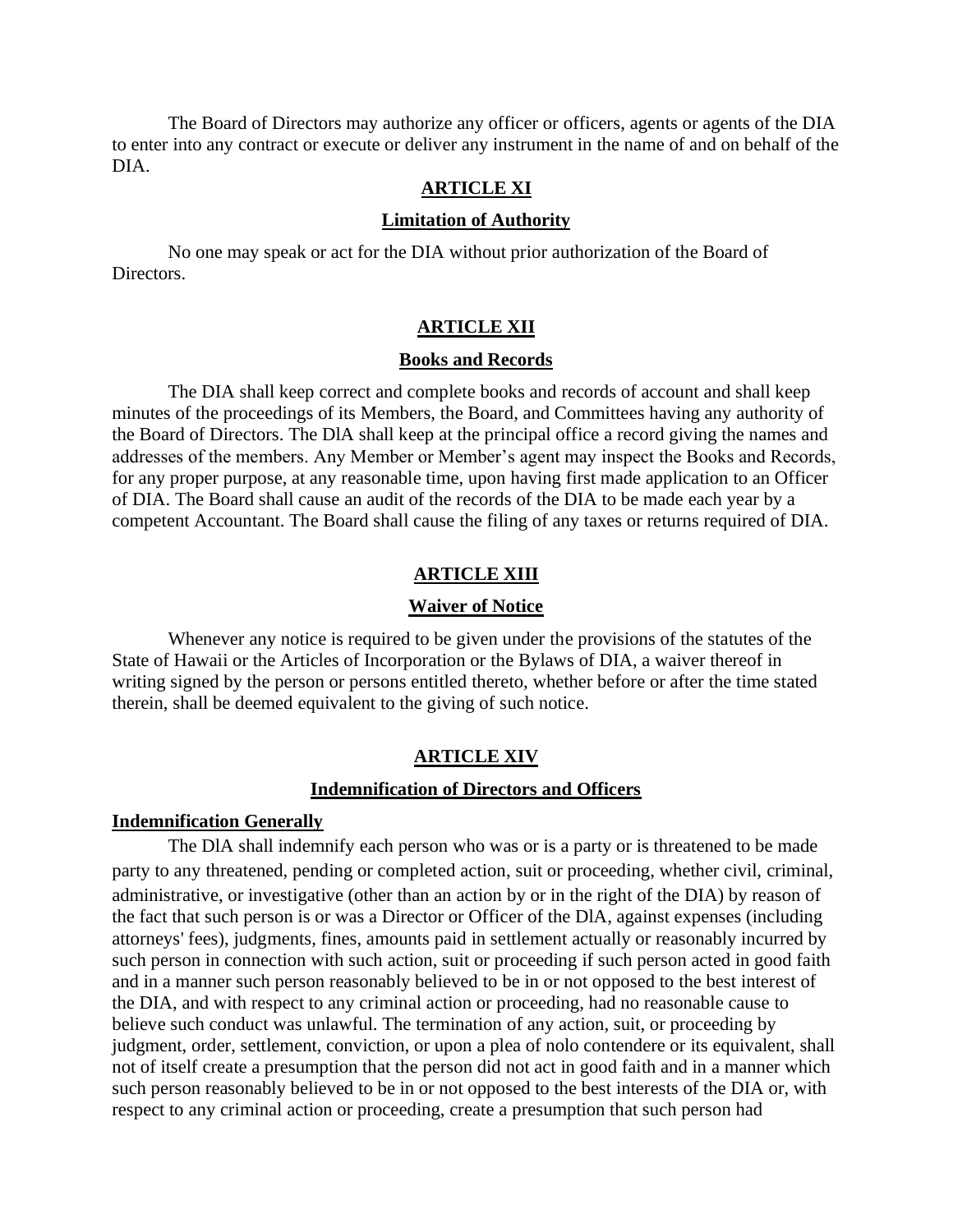reasonable cause to believe that such person's conduct was unlawful.

# **Suits by or in the Right of the DIA**

The DIA shall indemnify each person who was or is a party or is threatened to be made a party to any threatened, pending or completed action or suit by or in the right of the DIA to procure a Judgment in its favor by reason of the fact that such is or was a Director or Officer of the DIA, or is or was serving at the request of the DIA as a Director or Officer of another corporation, partnership, joint venture, trust or other enterprise against expenses (including attorneys' fees) actually and reasonably incurred by such person in connection with the defense or settlement of such action or suit if such person acted in good faith and in a manner such person reasonably believed to be in or not opposed to the best interests of the corporation and except that no indemnification shall be made in respect of any claims, issue or matter as to which such person shall have been adjudged to be liable for negligence or misconduct in the performance of such personal duty to the corporation unless and only to the extent that the court in which such action or suit was brought shall determine upon application that, despite the adjudication of liability but in view of all the circumstances of the case, such person if fairly and reasonably entitled to indemnity for such expenses which such court shall deem proper.

# **Effect of Success in Defense**

To the extent that a Director or Officer of the DIA, or person serving at the request of the DIA as a Director or Officer of another corporation, partnership, joint venture, trust or other enterprise, has been successful on the merits of otherwise in defense of any action, suit or proceeding referred to in this article, or in defense of any claim. issue or matter therein. such person shall be indemnified against expenses (including attorneys' fees) actually and reasonably incurred by such person in connection therewith.

# **Authorization for Indemnification**

Any indemnification shall be made by the DIA upon a determination that indemnification of the Director or Officer is proper in the circumstances because such person has met the applicable standard of conduct set forth by this article. Such determination may be made: a. By the Board of Directors by a majority vote of quorum consisting of Directors who were not parties to such action, suit or proceeding; or

b. If such a quorum is not obtainable, or even if obtainable, if a quorum of disinterested Directors so directs, by independent legal counsel in a written opinion to the DIA; or c. By the court in which such proceeding is or was pending upon application made by the DIA or the agent or the attorney or other person rendering services in connection with the defense, whether or not such application by the agent, attorney or other person is opposed by the DIA.

# **Expenses of Defense**

Expenses incurred in defending any action, suit or proceeding may be paid by the DIA in advance of the final disposition of such action, suit or proceeding as authorized by the Board of Directors in a particular case upon receipt of an undertaking by or on behalf of the Director or Officer to repay such amount unless it shall ultimately be determined that such person is entitled to be indemnified by the DIA as authorized by this article.